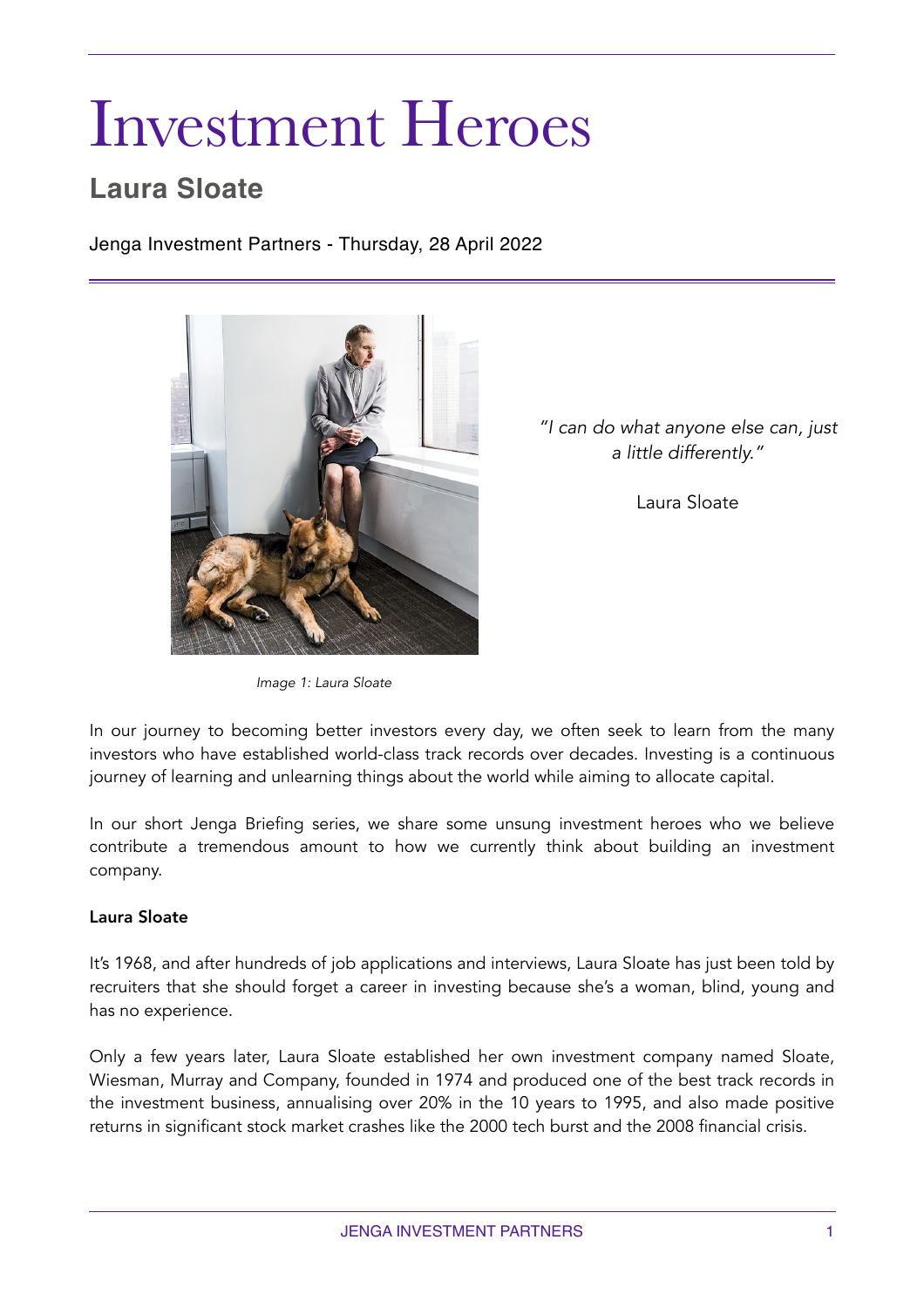In our view, Laura Sloate shows us that great investors can come from anywhere. It's all about how you apply yourself and build environments for your strengths to strive.

## 1. Drive and passion for investing

Laura Sloate became blind at age 6, and her first experience with investing was when she was 10. Her dad often called her to solve mental revenue and costs calculations from annual reports, and Laura would race to solve the financial calculations before anyone. Her passion for the business grew, and she later learned how to differentiate between annual reports from how they physically felt.

After studying history at Columbia University, Laura later returned to the field of finance when she got a 4-month job at Mates Fund. During these years, she studied the world of fundamental investing with the assistance of a secretary who would read several books to her out loud. After recommending 22 stocks in a row that saw their share prices grow for clients, Laura later spun off with a colleague, Neil Wiesman, in 1974, both being 29 years old at the time.

Despite her disabilities, Laura found innovative ways to study thousands of companies, from drug retailers to industrial conglomerates and consumer brands. Her flagship investment group were turnarounds with an operational catalyst that could create value for shareholders.

## 2. Hard work

Laura Sloate often mentioned she got up at 4 am and spent the first couple of hours exercising in past interviews. Then at 6:30 am, she'll commence listening to the news with an average pace of 200-300 words per minute. This became a routine every day for several decades.

While being skilled in specific abilities could help, the most part of fundamental investing is hard work. As mentioned, investing is a journey of learning and unlearning, and there are no shortcuts to this. In 2000, the Value Fund returned 13%, a period the S&P 500 had its worst year in more than a decade. Laura Sloate credited the hours she put into diving into the many investment opportunities she turned down and mentioned she had to work even harder to find value opportunities in the overvalued market.

#### 3. Turning perceived weaknesses into strengths

As humans, it's common to focus on the negatives and perceived weaknesses. When looking for jobs, Laura Sloate was told she lacked a financial background as she studied American history. Her blindness was also seen as a total disadvantage and was dismissed once potential recruiters realised it. Furthermore, being a woman and young in the then male-dominated Wall Street also seemed like weaknesses.

For Laura, these '*perceived*' weaknesses meant nothing to her in real terms and in her typical tough mindset, she focused on the potential strengths these factors created. In her interview with [Vogue,](https://archive.vogue.com/article/1983/1/what-you-need-to-know-now-an-interview-with-financial-manager-laura-sloate) she credited her blindness as one of her strengths over rival investment managers. Once the PC assistant software became available, she quickly